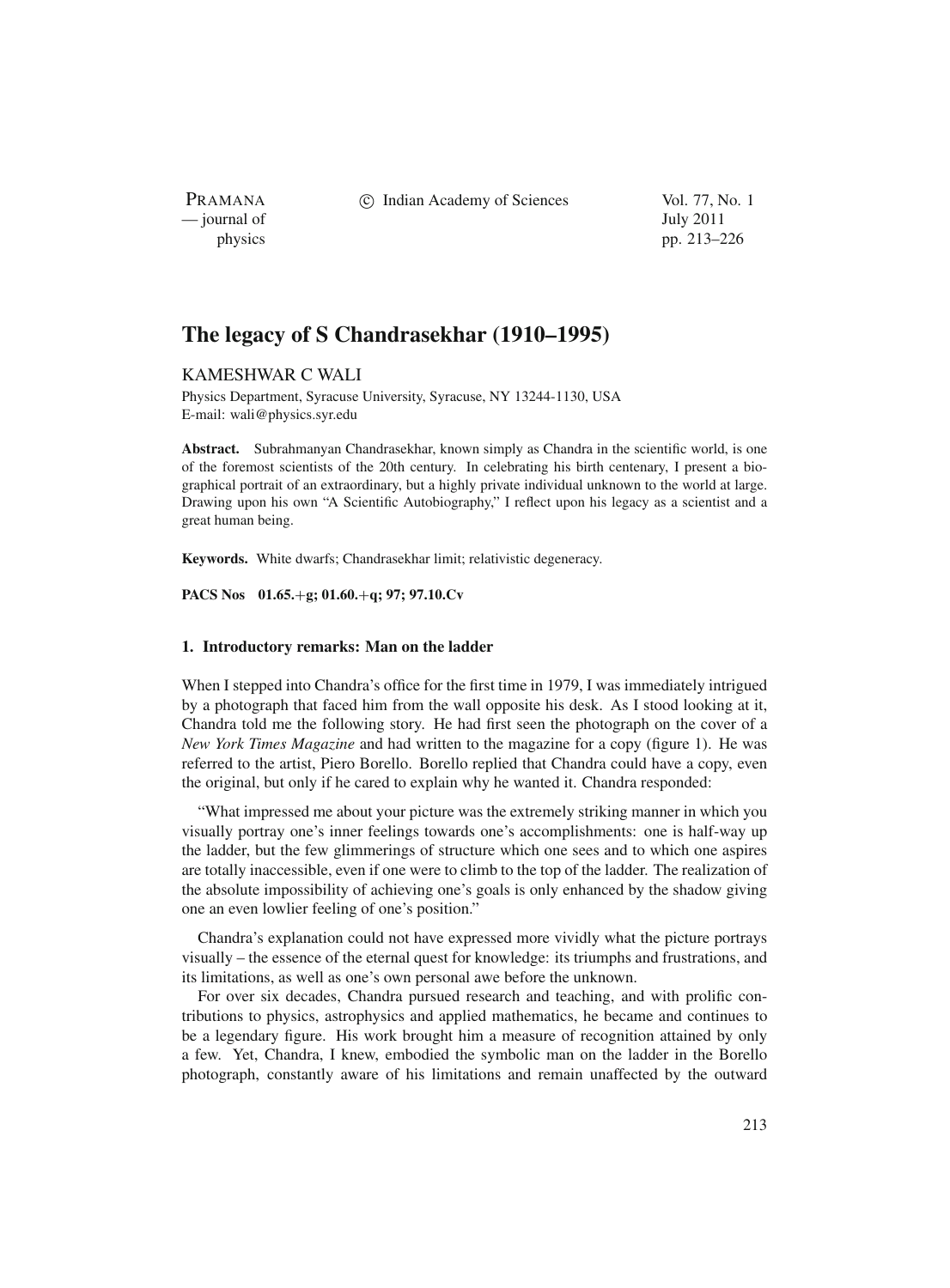

**Figure 1.** An Individual's View of the Individual (Man on the Ladder), by Piero Borello.

symbols of success. The prizes, medals, awards, honorary degrees, and memberships in academic societies seemed instead to leave him with a vague sense of discomfort and an added responsibility, a distortion from his science and creative pursuits.

## **2. The simple and true: The legacy**

- One of the foremost scientists of the 20th century.
- A dedicated and charismatic teacher who guided the research of some 50 student from many parts of the world, many of whom have become and are among the notably prominent scientists in their fields.
- Served as the sole editor of the *Astrophysical Journal* for nearly 20 years and was chiefly responsible for making it the foremost Journal of this kind in the world.
- A man of two cultures; the sciences and humanities His major scientific works comprise seven volumes of *Selected Papers* published by the University of Chicago Press and seven monographs. His general, semi-popular essays exploring aesthetics and motivations in science and some historical biographical articles are collected together in the book *Truth and Beauty*, also published by the University of Chicago Press.
- Although he lived most of his life abroad, India was always in his mind. He kept strong associations with institutes in India and influenced many young and upcoming scientists from India.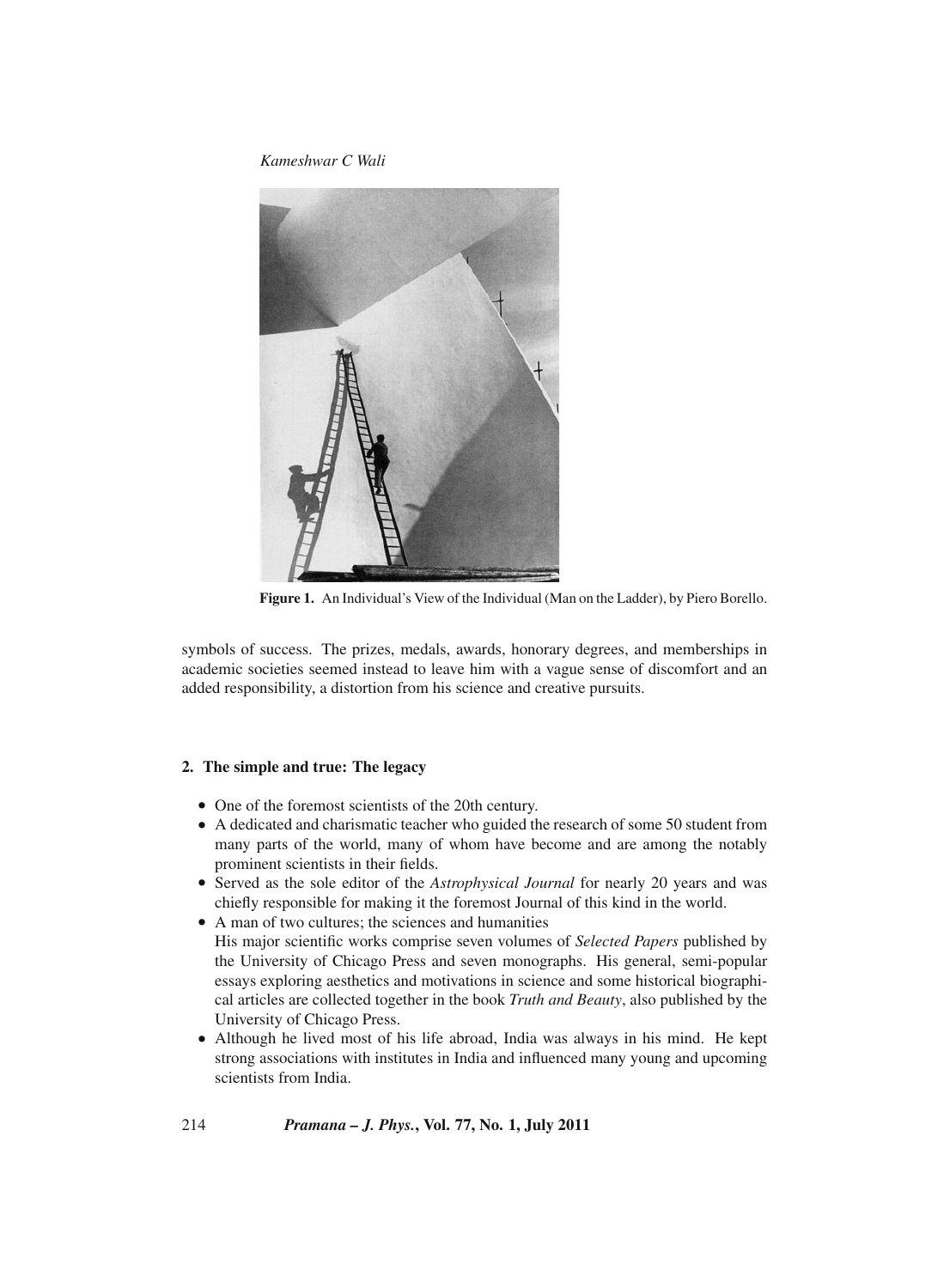*The legacy of S Chandrasekhar (1910–1995)*



**Figure 2.** A product of three widely different countries (Courtesy of Professor Roger Blandford).

Chandra maintained a life-long interest in perpetuating Srinivasa Ramanujan's memory. At G H Hardy's request, he went to great troubles in 1936 to secure a photograph of Ramanujun, the negative of which has served as the basis of all photographs, paintings, and etchings of the genius. In the late 1940s, he was instrumental in founding the Ramanujan Institute of Mathematics in Madras with the financial help of a former classmate, Alagappa Chettiar, who prospered as an entrepreneur and became a wellknown philanthropist. After Chettiar's death, when reports reached Chandra about the imminent death of the Institute, he promptly wrote to Jawaharlal Nehru. With Nehru's personal intervention, the institute survived. The institute owed a great deal to Chandra and the mathematician Andre Weil for its continued existence after Nehru until its merger with the mathematics department of Madras University in 1967.

• Chandra was the product of three widely different countries: India, the land of his birth, with its ancient traditions and culture, which had undoubtedly influenced his childhood and youth; Cambridge and England, the land of the colonial masters, where his research mushroomed and matured; and finally, America, his adopted homeland, where he continued his research and teaching career till the end of his life (figure 2).

# **3. Beginnings: Lahore and Madras 1910–25**

Chandra was born in Lahore, Pakistan (then a part of colonial British India). His father, Chandrasekhara Subrahmanyan Ayyar was in the British government service, as the deputy auditor-general of the Northwestern Railways. Chandra was the first son and the third child in a family of four sons and six daughters. His mother was a remarkable woman of great talent and intellectual attainments. As a mostly self-taught person, she was intensely ambitious for her children and played a pivotal role in Chandra's pursuit of a career in pure science.

*Pramana – J. Phys.***, Vol. 77, No. 1, July 2011** 215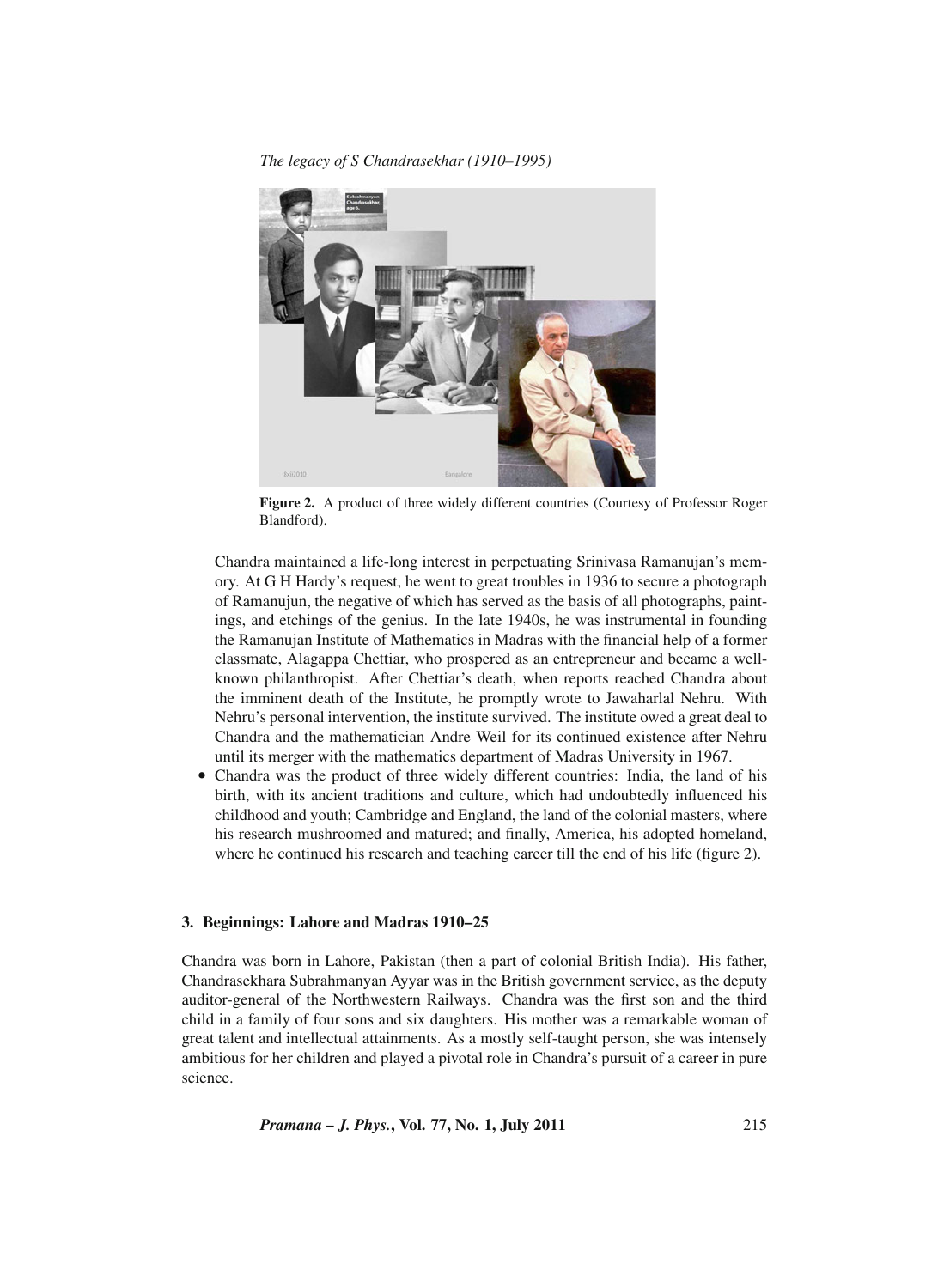Chandra's early education was at home under the tutelage of his parents and private tutors. When he was 11 years old and the family had permanently settled in Madras (now Chennai), he began his regular schooling at the Hindu High School in the city's Triplicane district. Chandra found the formal school neither easy nor pleasant. His education at home under private tutors had allowed him the freedom to study what he liked (mainly English and arithmetic). Now he was suddenly required to study history, geography, and general science and was subjected to periodic examinations. It was a disappointing first year, but looking ahead at the curriculum of the following year,which included algebra and geometry, he was excited enough to continue. Without waiting for the classes to begin he got the books and studied on his own during the summer vacation. By the time he got to the fourth form, he knew all the geometry and all the algebra they were going to teach, and in fact more. He kept this up in the following three vacations and did extremely well in high school and became a freshman at the Presidency College in Madras when he was only 15 years old.

## **4. Presidency College (1925–30)**

Chandra's freshman and sophomore years (1925–27) proceeded smoothly. After completing his second year with distinction in physics, chemistry and mathematics, Chandra's next step was to work toward a bachelor's degree.He wanted to take mathematics honours; he had excelled in mathematics and he had long been under the spell of the legendary Srinivasa Ramanujan. He was not quite ten years old when his mother told him of the death of a famous Indian mathematician named Ramanujan. Ramanujan had returned from England after collaborating with some famous English mathematicians, and returned to India only recently with international fame.

Unfortunately, Chandra's father had different ideas. He wanted Chandra to aim for the Indian Civil Service (ICS) examination to become an ICS officer in His Majesty's Government. By common consent that was certainly the practical thing for such a brilliant young man to do. From his high school days, however, Chandra had determined to pursue a career in pure science. There was the example of his uncle Sir C V Raman who had resigned a high-level government post to pursue an academic and research career in physics. Although Chandra wanted to study pure mathematics, as a compromise to his father, he opted to study physics and enrolled himself for a BSc honours degree.

The year 1928 became extraordinary for Chandra. First of all, in February and March of that year, Raman along with K S Krishnan made the fundamental discovery in the molecular scattering of light, later to become known as Raman Effect. Chandra spent the summer months in Calcutta, staying with Raman and working in the laboratory where the discovery was made. He knew enough theoretical physics to participate in the excitement and even explain to the experimentalists its significance. He came to know K S Krishnan very well. Although twelve years apart in age, the two struck up a friendship that lasted through Krishnan's lifetime.

Soon after his return to Madras, he learned from Krishnan that the famous German physicist and teacher Arnold Sommerfeld was to visit India on a lecture tour in the fall, and Madras and Presidency College were on his itinerary. For Chandra this was the most exciting news – a rare opportunity to hear the famous man, especially since he had read his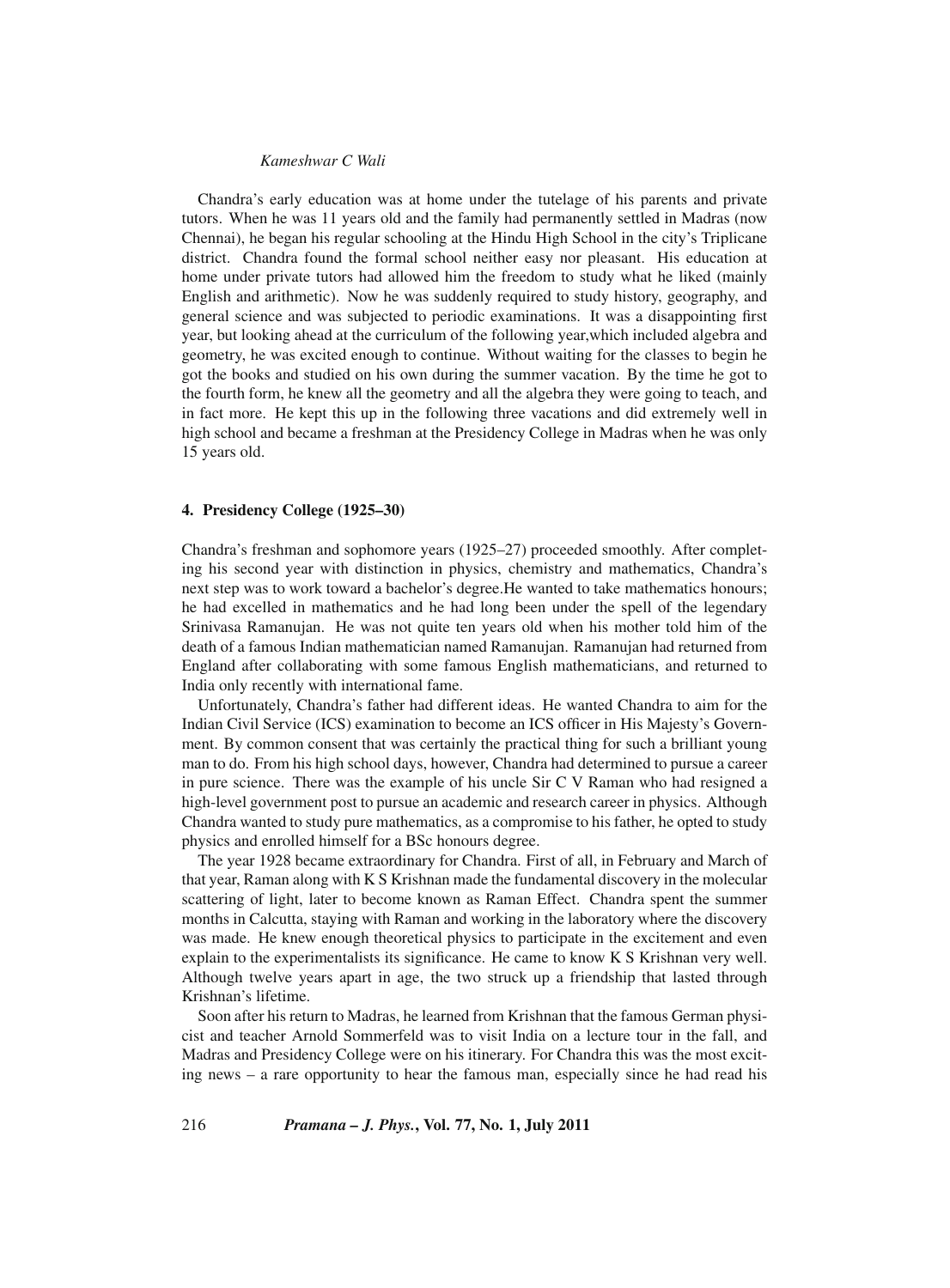book *Atomic Structure and Spectral Lines* and worked through it on his own. He dreamed of meeting him, impressing him with his knowledge of atomic physics and discussing his plans for research. Indeed after the lecture in the science college, he made arrangements to see him in his hotel room the following day. Chandra approached him with the brash confidence of a young undergraduate but Sommerfeld shocked him by telling that the quantum theory in his book was outdated. He told him about recent discoveries – Schringer's wave mechanics and the new quantum mechanics of Heisenberg, Dirac, Pauli and others. Chandra had also studied classical Maxwell–Boltzmann Statistics. Sommerfeld told him that too had undergone a fundamental change in the light of the new quantum mechanics. Seeing a crestfallen young student before him, Sommerfeld offered him the galley proofs of his as yet unpublished paper that contained an account of the new Fermi–Dirac quantum statistics and its application to the electron theory of metals.

Chandra would later characterize this encounter as the *single most important event* in his life.

He immediately launched on a serious study of the new developments in atomic theory. Sommerfeld's paper was sufficient for him to learn about Fermi–Dirac Statistics and prepare, within a few months, a paper entitled *The Compton Scattering and the New Statistics.* Chandra thought it to be significant enough to merit publication in the *Proceedings of the Royal Society of London*. But the publications in the Society required the papers to be communicated by a Fellow member. Chandra, by chance, had come across Ralph Howard Fowler, a Fellow member, who had just published his pioneering paper on the theory of white dwarfs based on the new Fermi–Dirac statistics. So Chandra sent his paper to Fowler who agreed to 'communicate' it and got it published. This chance circumstance was to have a profound influence on Chandra's future scientific career.

Along with his studies, Chandra continued research on his own and by the end of his second undergraduate year he had a formidable list of papers to his name. Chandra's final year in college was equally eventful. First, Werner Heisenberg came to Madras on a lecture tour. Krishnan had put Chandra in charge to show Heisenberg around Madras. A day alone with the famous Heisenberg was an exhilarating experience for young Chandra. In addition, his activities and his prominence in studies and research had attracted the attention of Lalitha Doraiswamy, a fellow undergraduate who was to become his future wife. A few months later, in January 1930, he attended the Indian Science Congress Association meeting in Allahabad. He met the celebrated Meghnad Saha and his students and was pleasantly surprised to know his work had become well-known. He had the honor of being a dinner guest among the company of some distinguished senior Indian scientists. To top it all, on his return, he was called into the office of the principal of the college. Principal Fyson told Chandra, in strict confidence, that he was going to be offered a Government of India scholarship to continue his studies in England. The scholarship was special, more or less created for him. On 22 May, he received official notification that he had been awarded the scholarship and he could proceed to make the necessary travel arrangements. Chandra decided to go to Cambridge and study under the guidance of Fowler.

The opportunity to go abroad for advanced studies, ordinarily so difficult both financially or otherwise, came to Chandra so unexpectedly and so easily. Even so, he had to face a difficult personal conflict. His mother had been ill since the summer of 1928, just before his encounter with Sommerfeld. Her illness had taken a serious turn. After two years of every kind of treatment, although she had ups and downs, it had become clear she was not going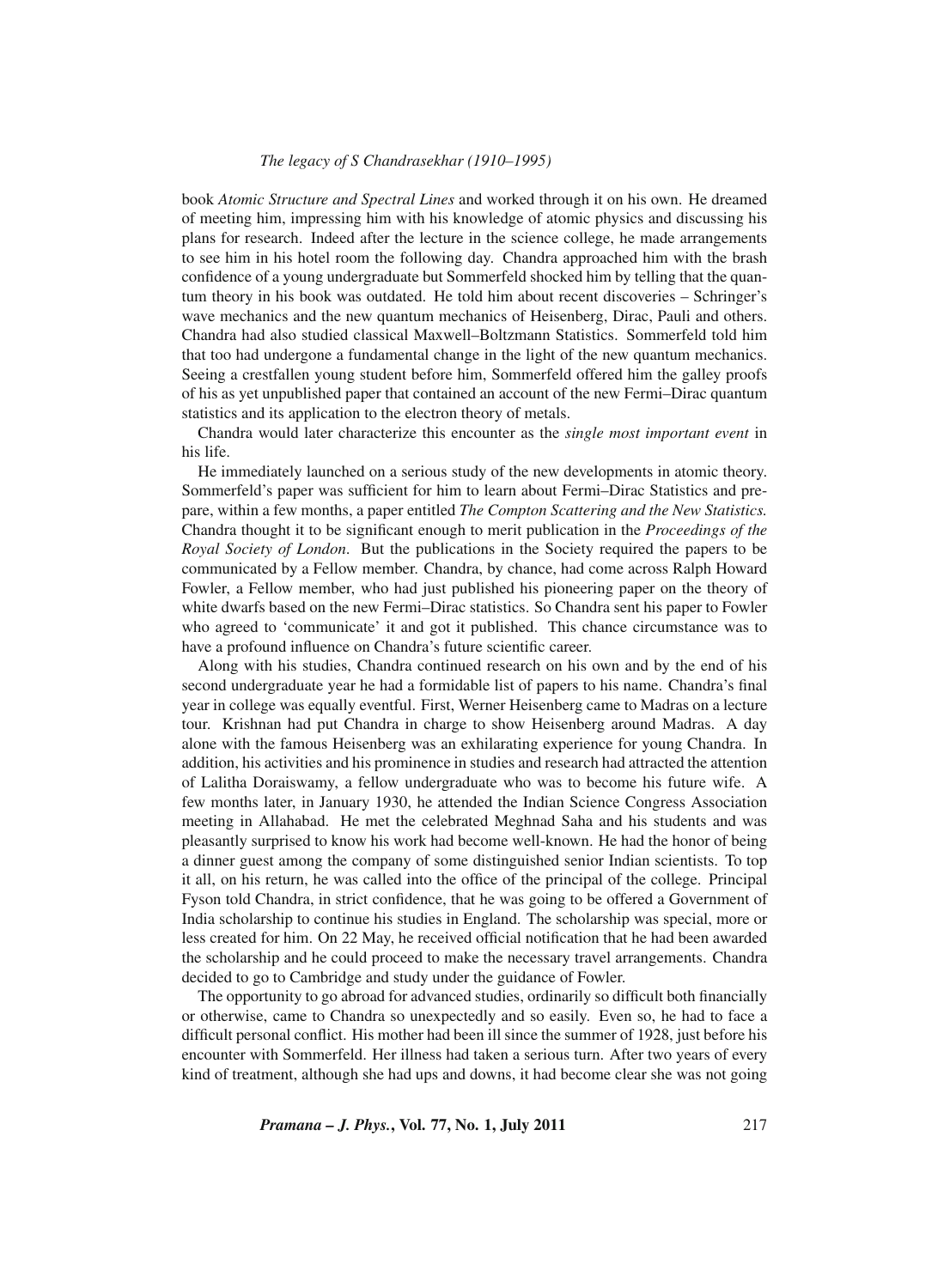to become well again. If he went to England, he might never see her again. Tradition and pressure from friends and relatives mounted against leaving his mother in such a condition and go abroad. But Sitalakhsmi herself intervened. Her insistence and persuasion, her solemn desire not to stand in the way of his future, prevailed. With her promise of getting well, she persuaded the reluctant Chandra to proceed ahead. Chandra left India on 31 July 1930 leaving behind a loving and caring family, and Lalitha Doraiswamy.

## **5. Long voyage to England: Startling discovery**

Before leaving Madras, once he had decided to work under Fowler for his further studies in Cambridge, Chandra studied Fowler's original paper more carefully and developed the theory of white dwarfs further to obtain a more detailed picture of the white dwarf star. On his long voyage from India, as a result of musings and calculations, Chandra found Fowler's theory needed modifications to include special relativistic effects and found it led to a startling conclusion:

*There was an upper limit on the mass of a star that could become a white dwarf in its terminal stage. This upper limit could be calculated in terms of fundamental atomic constants.*

When Chandra met Fowler for the first time, he handed over two papers, one he had completed in India and the other about the startling discovery he had made on his journey. Fowler was extremely pleased with this young, new student who exhibited so much independence and initiative. Fowler was quite pleased with the first paper that had extended his own work. However, he was not so sure of the second paper. He offered to send it to Edward Arthur Milne, who Fowler thought was more familiar with the subject. After getting no response from Fowler or Milne for months and seeing no possibility of its publication in *Mon. Not. R. Astron. Soc.,* Chandra sent it to the *Astrophys. J.* in America on 12 November 1930, where it was published (S Chandrasekhar, *Astrophys. J.* **74**, 81 (1931)).

# **6. Cambridge, England (1930–32)**

Chandra's first year in Cambridge was mostly studies, attending courses in physics and pure mathematics. Among the lectures he attended during his first year were Dirac's lectures on quantum mechanics. Although Chandra had studied Dirac's book on his own, he attended his lectures faithfully, even though Dirac essentially copied onto the blackboard from his book. Dirac became his official advisor during the second term when Fowler left Cambridge on sabbatical and Chandra came to know him quite well. "He was very human, extremely cordial to me in a personal way," Chandra recalled. "Even though he was not very much interested in what I was doing, he used to have me for tea in his rooms in St. John's. He also came to my rooms for tea and, some Sundays, used to drive me out to fields outside Cambridge where we used to go for long walks."

Chandra continued to do research on relativistic ionization and on stellar atmospheres and began a correspondence with Milne. Milne was quite receptive of his work (but not of his startling discovery) and Milne's encouragement as well as his critical comments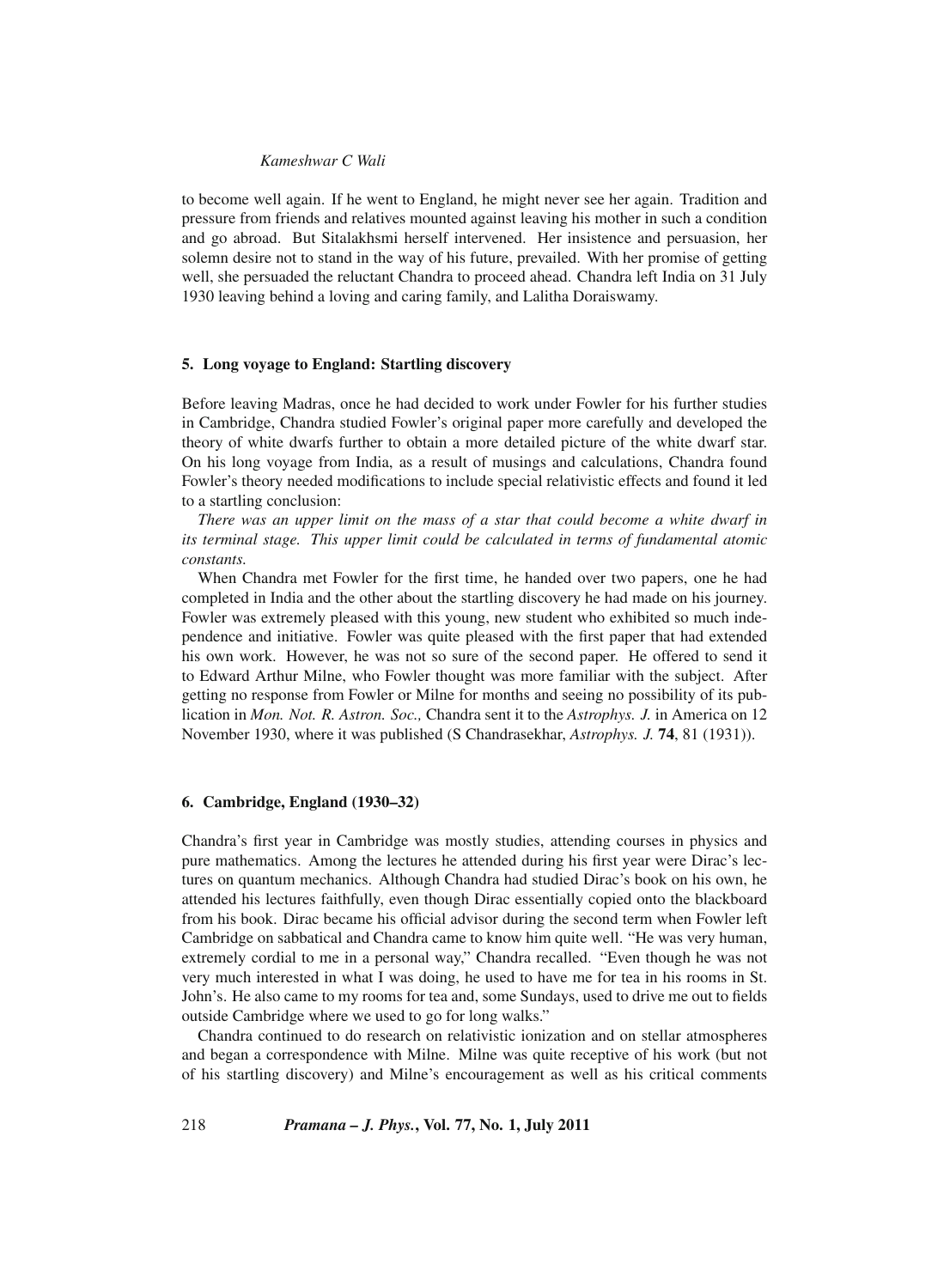were of great help to Chandra during those early days. Within six months, they had established a strong rapport and Milne suggested collaboration and joint publications. Chandra's research efforts were recognized – he was elected to Trinity College's 'Sheep Shanks Exhibition,' a special honour bestowed every year to one candidate for proficiency in astrophysics. It also carried an award of forty pounds. He received a congratulatory note from Arthur Stanley Eddington with an invitation to meet him on 23 May 1931.

However, on 21 May 1931, he received a devastating telegram:

## *Mother passed away Thursday 2PM Bear patiently*

Chandra used to write letters home twice a week to his father and at least once a month to his younger brother Balakrishnan, and also to his mother in Tamil. His mother's health was constantly on his mind. In every letter he inquired about her health. As her health went through rapid ups and downs, he always hoped that she would get better. But that was not to be the case. Alone, with no one to share his grief, he went to the riverbank, sat and wept. Bear patiently, he told himself. He kept his appointment with Eddington two days after receiving the news, received congratulations and discussed his work, all the while feeling empty inside.

Work was the only panacea for loneliness and grief. He was working on stellar coefficients of absorption with Milne and had plans to spend the summer in Oxford. But after the news of his mother's death, he felt the need for a change from the drudgery of Cambridge and the past 11 months of ceaseless study and research. He thought a few months of diversion would provide the necessary relief. He spent the summer at the Institut Theoretische Physik at Göttingen where Max Born was working. Although the summer in Germany was supposed to be a vacation for Chandra, it became mostly a change of place and a change of study topics. But it helped to broaden his circle of friends in the continent. Chandra returned to Cambridge in early September to begin his second academic year.

### **7. Copenhgaen 1933**

As Chandra continued his research and piled up publications, some in collaboration with Milne, a conflict slowly brewed in his mind. He was in astrophysics by sheer chance, because, on his own, he had found a problem to work on. He began to have nagging doubts about the value of the work in astrophysics he was doing. He was not receiving any encouragement in Cambridge. What about his true love – pure mathematics? He had come into physics due to the insistence of his father. Failing to pursue pure mathematics, he felt, he would have been happier if he could have devoted himself to pure physics, which he saw was the frontier field in which fundamental discoveries were taking place. The star studded Cavendish Laboratory was the centre of activity.

Dirac was his mentor, but because of a feeling of loyalty to Fowler, he hesitated to tell Dirac he wanted to switch fields from astrophysics to theoretical physics. But towards the end of his second year, he revealed to Dirac how unhappy he was in Cambridge and with what he was doing. Dirac, not being in astrophysics, was in no position to convince him otherwise. But he was very nice and understanding, and sympathized with Chandra's situation. He strongly urged Chandra to go to the Niels Bohr Institute in Copenhagen,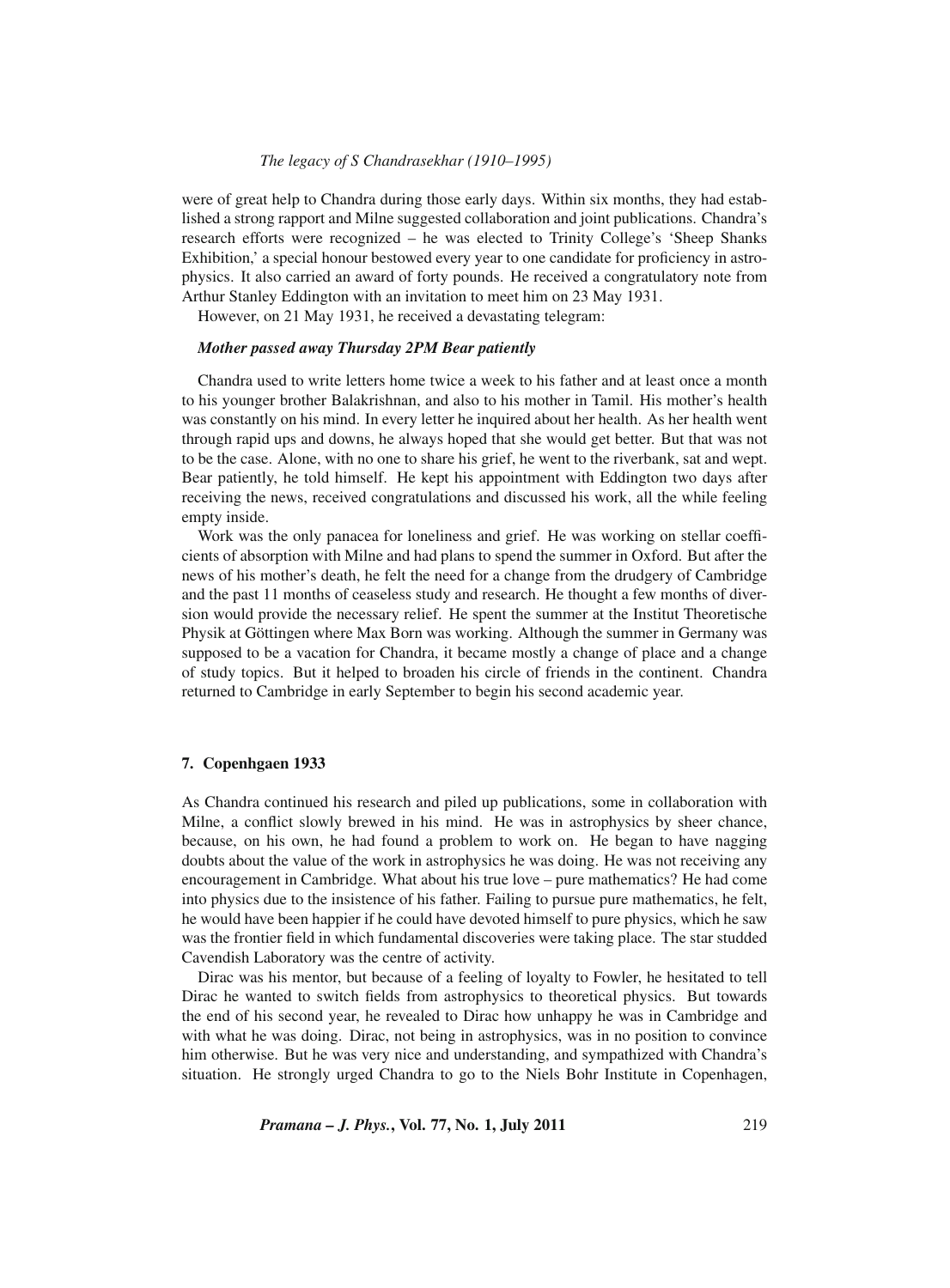where he would find a better climate with friendly younger men, even though they were 'big men' in physics.

Chandra took Dirac's suggestion and spent his final year in Copenhagen. The atmosphere in Bohr's Institute was indeed, as Dirac indicated, quite unlike Cambridge. It was extremely friendly and truly international. Chandra found himself in a group of enthusiastic young people, including among others, Max Delbrück, George Placzec, Victor Weisskopf, E J Williams and Leon Rosenfeld. Chandra was particularly drawn to Leon Rosenfeld from Belgium, whose fiance was studying astrophysics. There were also frequent visitors like Oscar Klein and Heisenberg. With new friendships, tea every Sunday at Bohr's house, walks and bicycle riding in the country, Chandra's life took on a new social dimension.

He was also happy that he was working on a problem in physics that Dirac had suggested: generalizing Fermi–Dirac statistics to more than two particles. Unfortunately that did not work out. He believed he had solved the problem and with the approval of Bohr and Rosenfeld sent the paper for publication in the *Proceedings of the Royal Society*. But Dirac found an error and convinced Chandra that he had not solved the problem. The paper had to be withdrawn and with that his attempt of switching fields from astrophysics to pure physics had to be abandoned, at least for then. Physics was the fundamental science, so while he socialized with physicists like Weisskopf, Delbruck, Kopferman, and others who appeared to be at the hub of important discoveries, he was not part of their science. As December came along, it became clear that he had to get his thesis ready to get his degree before the end of his scholarship in August 1933. Back to astrophysics, he set himself to prepare a series of papers in distorted polytropes for his thesis.

#### **8. A Fellow of Trinity College: An unexpected encounter**

The degree became just a formality. Fowler did not find it necessary even to read it. However, Chandra felt his future to be bleak. His scholarship would end at the end of August and he was required to return to India as soon as he completed his Ph.D. degree. He was under pressure from his father as well to return, but there was no promise of a suitable position that would allow him to continue his research and studies. He was determined to extend his stay in Europe. He would seek support from Cambridge and Copenhagen. If nothing materialized, he had sufficient savings for an extended stay for at least six months anywhere in Europe. With little hope, he applied for a Fellowship of Trinity College, a wild dream. If it came true, he would have four more years in Cambridge with free rooms in the college, dining privileges at the high table, and an allowance of 300 pounds per year.

The dream did come true. The only other Indian who had been elected to a Trinity Fellowship was Ramanujan some sixteen years before. Chandra's Cambridge life changed to a more enjoyable surroundings. He was no longer as lonely as before. He felt assured of his work being appreciated. Astrophysics was going to be his predominant area of research, at least for the next four years. As a Trinity Fellow, he could become a Fellow of the Royal Astronomical Society on his own merit and did so without much ado. A trip to London to attend these meetings every second Friday of the month became a routine in his life and allowed him to make a mark on the tradition-ridden, hierarchical scientific surroundings characteristic of the English. The Fellowship also brought an opportunity to visit Russia during the summer of 1934.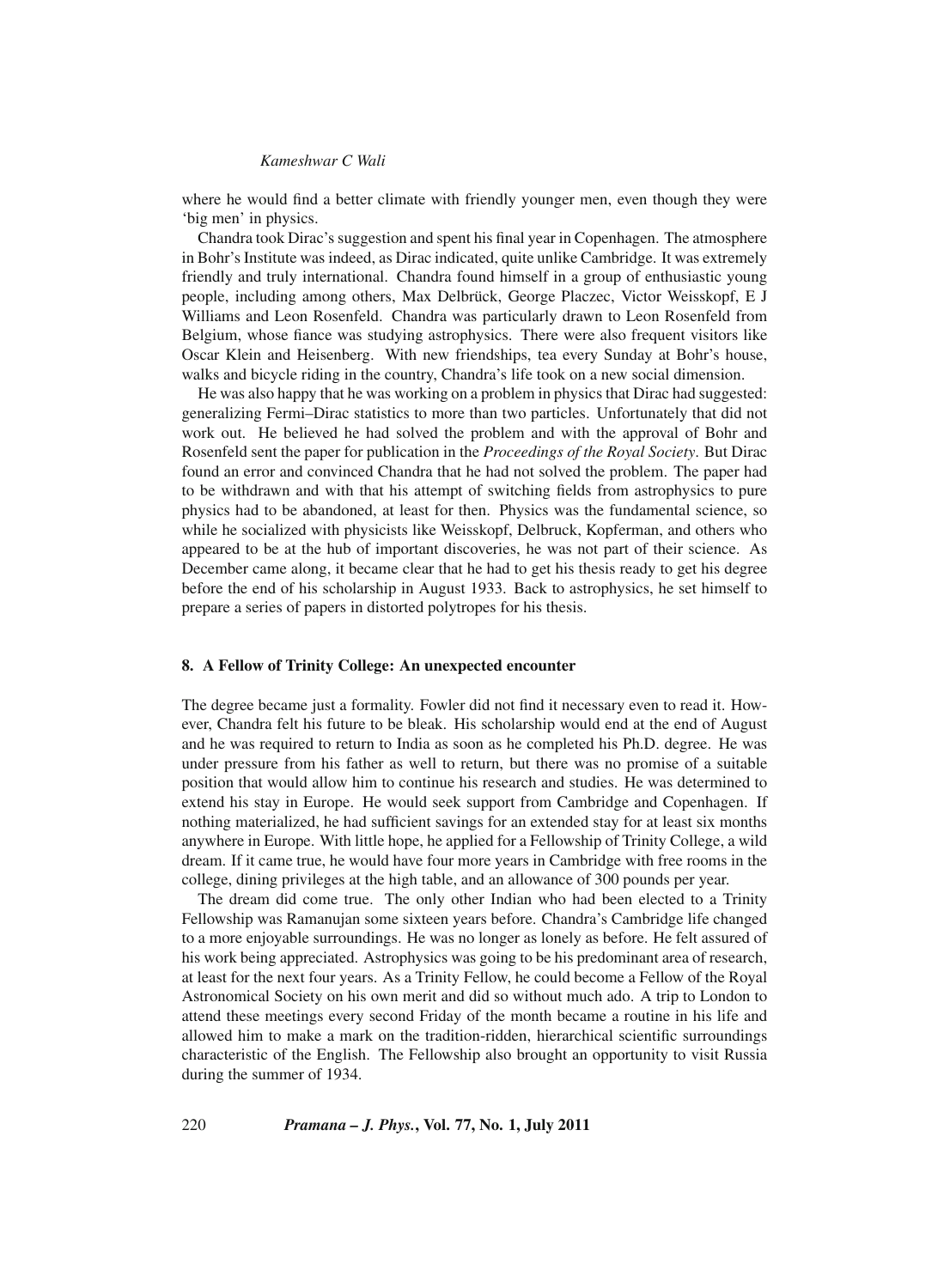The Russian visit also renewed his interest in his own earlier work on the theory of white dwarfs. Neither Fowler nor Milne appreciated the startling discovery he had made. During the intervening years, 1932–1934, he had occupied himself with other problems. When in Copenhagen, however, at the encouragement of Leon Rosenfeld, he published a longer paper (*Z. Astrophys.* **5**, 321 (1932)), in which he wrote the often quoted statement,

"For all stars of mass greater than M  $[1.2$  times the critical mass], the perfect gas equation of state does not break down, however high the density may become and the matter does not become degenerate. An appeal to Fermi–Dirac statistics to avoid the central singularity cannot be made,"...

#### He continued,

"Great progress in the analysis of stellar structure is not possible before we can answer the following question: Given an enclosure containing electrons and atomic nuclei, what happens if we go on compressing the material indefinitely."

In Russia, he gave talks about this work and Victor A Ambartsumian, in particular, was quite enthusiastic about his discovery. He suggested he should work out the exact, complete theory devoid of some simplifying assumptions he had made. During the fall of 1934, he involved himself in detailed, tedious, numerical calculations to obtain as an exact theory of the white dwarf as one could construct within the framework of relativistic quantum statistics and the known features of stellar interiors. He accomplished this task by the end of 1934 and submitted two papers to the RAS. At their invitation, he presented a brief account of his results at the January meeting of 1935. His findings raised challenging and fundamental questions: what happens to the more massive stars as they continue to collapse? Are there other terminal stages different from those of white dwarfs? Instead of getting appreciation and recognition for a fundamental discovery, Chandra unexpectedly faced what amounted to a public humiliation. Because, no sooner had he presented his paper than Sir Arthur Eddington, who had been his mentor and who had followed his work closely, ridiculed the basic idea of 'Relativistic Degeneracy' on which Chandra's work was based. He characterized the theory as amounting to *reductio ad absurdum* behaviour of the star, tantamount to stellar buffoonery (for details see, for instance, K C Wali, *Chandra: A biography of S Chandrasekhar*, University of Chicago Press, Chicago, p. 124).

Eddington's cavalier dismissal of his work was a traumatic experience for young Chandra, who was pitted against an imposing scientific luminary. Chandra sought the support of eminent physicists (Rosenfeld, Bohr, Dirac, Pauli), who without exception agreed that his derivations were flawless, but were reluctant to come out openly and say Eddington was wrong. Astrophysics was simply not part of the mainstream, frontier physics. Important discoveries were taking place in fundamental physics. Eddington's authority prevailed among the astronomers as he continued to attack the theory.

In the face of such opposition, Chandra made a wise decision to gracefully withdraw from the controversy instead of engaging in a dogged fight. He stopped further work on the theory of white dwarfs and went on to research in other areas. As he said (*Chandra: A biography of S Chandrasekhar*, p. 146):

"I foresaw for myself some thirty years of scientific work, and I simply did not think it was productive to harp on something which was done. It was much better for me to change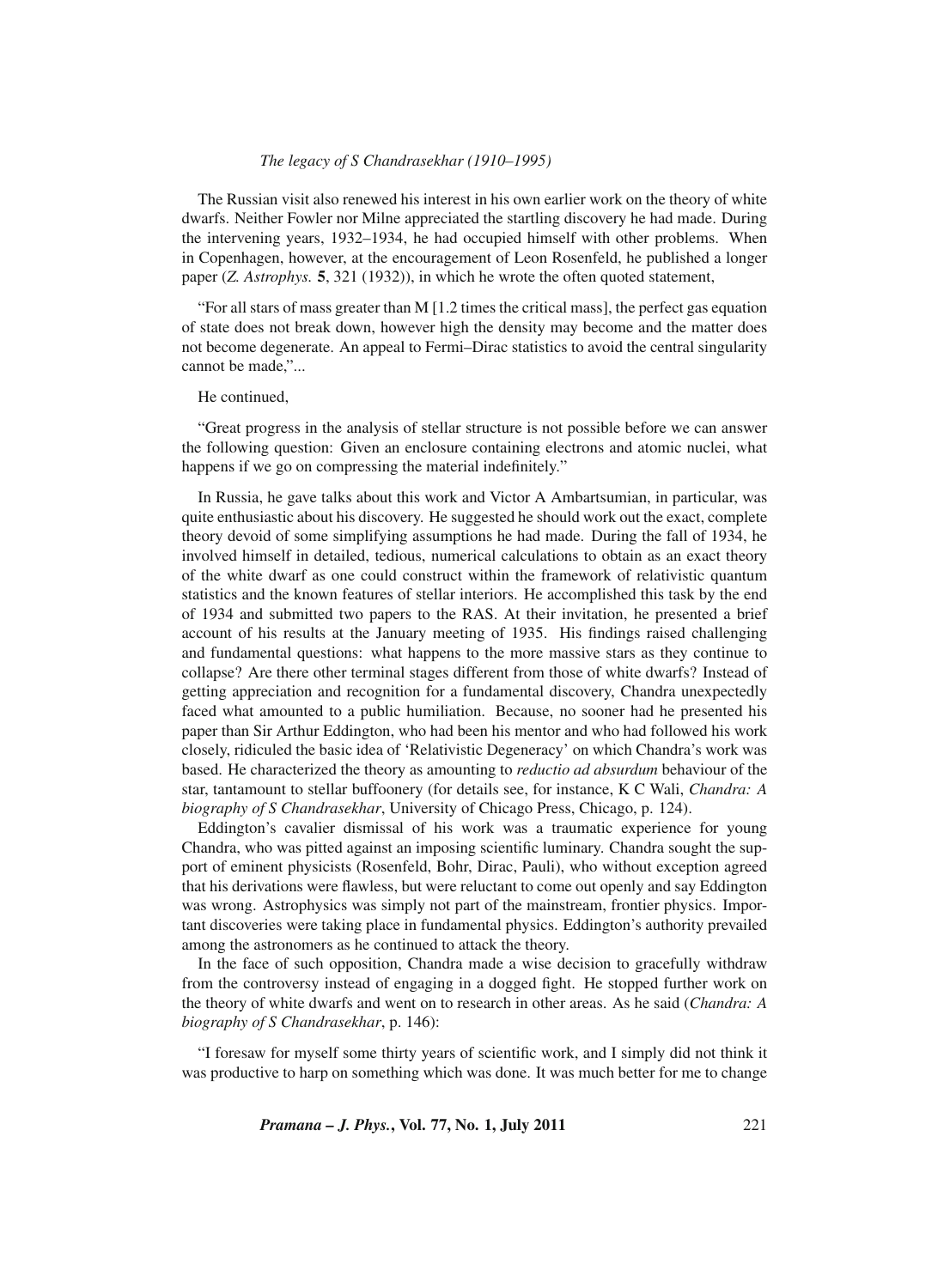the field of interest and go into something else. If I was right, then it would be known as right. For myself, I was positive that a fact of such clear significance for evolution of the stars would in time be established or disproved. I didn't see a need to stay there, so I just left."

#### **9. Quest for perspective: A scientific autobiography**

People did come to know Chandra was right in time. In retrospect, the traumatic event became a turning point in Chandra's life. It had a 'sobering effect': he became inward bound. He developed a distinctive style of research dominated by aesthetic considerations. The relentless mastery of a certain area and, once mastered, the ability to leave it entirely for another became Chandra's hallmark in his scientific pursuits.

In late 1980s, while I was working with Chandra on his biography, he mentioned a journal he kept of his scientific activities, and one day he handed me a copy of what he had at the time. It was supposed to be confidential, and after his death, if his wife Lalitha and I thought it of interest and worthwhile, he would like to see it published. Chandra led a life of supreme and almost unparalleled effort in unraveling the laws of nature encoded in mathematics. The journal gave a rare and personal insight into the joys and struggles of a brilliant scientist at work. The year 2010 marked Chandra's birth centennial and seemed the perfect time to bring to light this unique document, *A Scientific Autobiogaphy*: *S Chandrasekhar*, edited by Kameshwar C Wali (World Scientific, 2011) (figure 3).

As Chandra says in the preface:

"The various instalments describe in detail the evolution of my scientific work during the past forty years and records each investigation, describing the doubts and the successes, the trials and tribulations, and the parts my various associates played in the completion of the different investigations are detailed."



**Figure 3.** A Scientific Autobiography.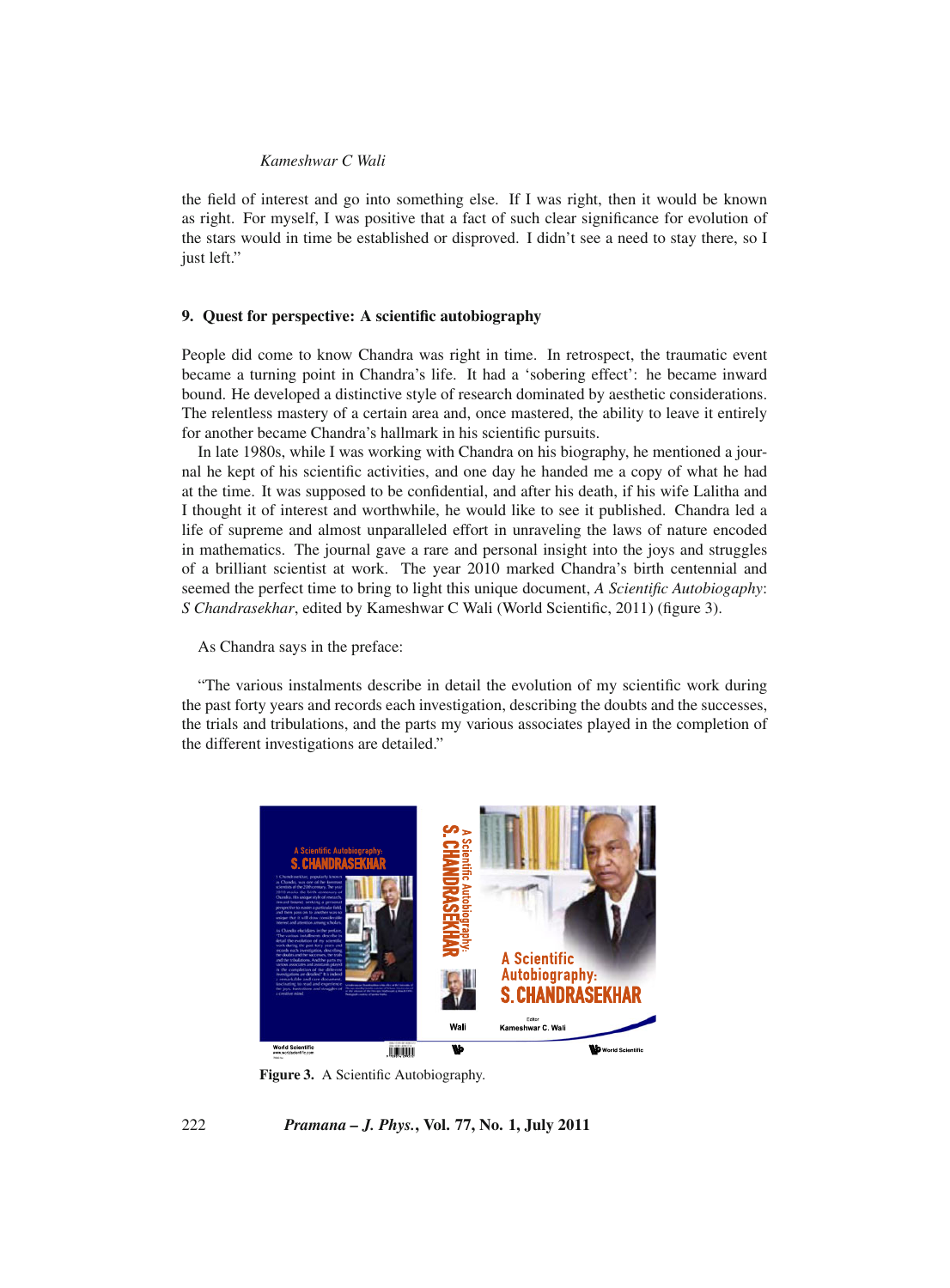And towards the end of the preface:

"Lalitha only rarely mentioned, was always present, always supportive, and always encouraging, and this is the place to record the depth of my indebtedness to her. But the full measure of it cannot really be recorded: It is too deep and all persuasive. Let me then record very simply that Lalitha has been the principal motive force and strength in my life. Her support has been constant, unwavering, and sustained... and so, I dedicate this autobiography, which is indeed my life, to her (figure 4)."

#### The book begins with his work on *Radiative Transfer,* about which he says:

"My research on radiative transfer gave me the most satisfaction. I worked on it for five years, and the subject, I felt, developed on its own initiative and momentum. Problems arose one by one, each more complex and difficult than the previous one, and they were solved. The whole subject attained elegance and a beauty which I do not find to the same degree in any of my other work. And when I finally wrote the book, *Radiative Transfer*, I left the area entirely. Although I could think of several problems, I did not want to spoil the coherence and beauty of the subject [with further additions]. Furthermore, as the subject had developed, I also had developed. It gave me for the first time a degree of self-assurance and confidence in my scientific work because here was a situation where I was not looking for problems. The subject, not easy by any standards, seemed to evolve on its own."

It is this kind of insight that illuminates the contextual circumstances surrounding his body of work and gives it a depth of purpose we could not know otherwise. Happy or otherwise, a unique style of research was to continue for the rest of his life. As revealed in this scientific autobiography, and as Chandra himself noted in the autobiographical account published with his Nobel Lecture:

"After the early preparatory years, my scientific work has followed a certain pattern motivated, principally, by a quest after perspectives. In practice, this quest has consisted in my choosing (after some trials and tribulations) a certain area which appears amenable to cultivation and compatible with my taste, ability, and temperament. And when after some



**Figure 4.** Lalitha Chandrasekhar (1997).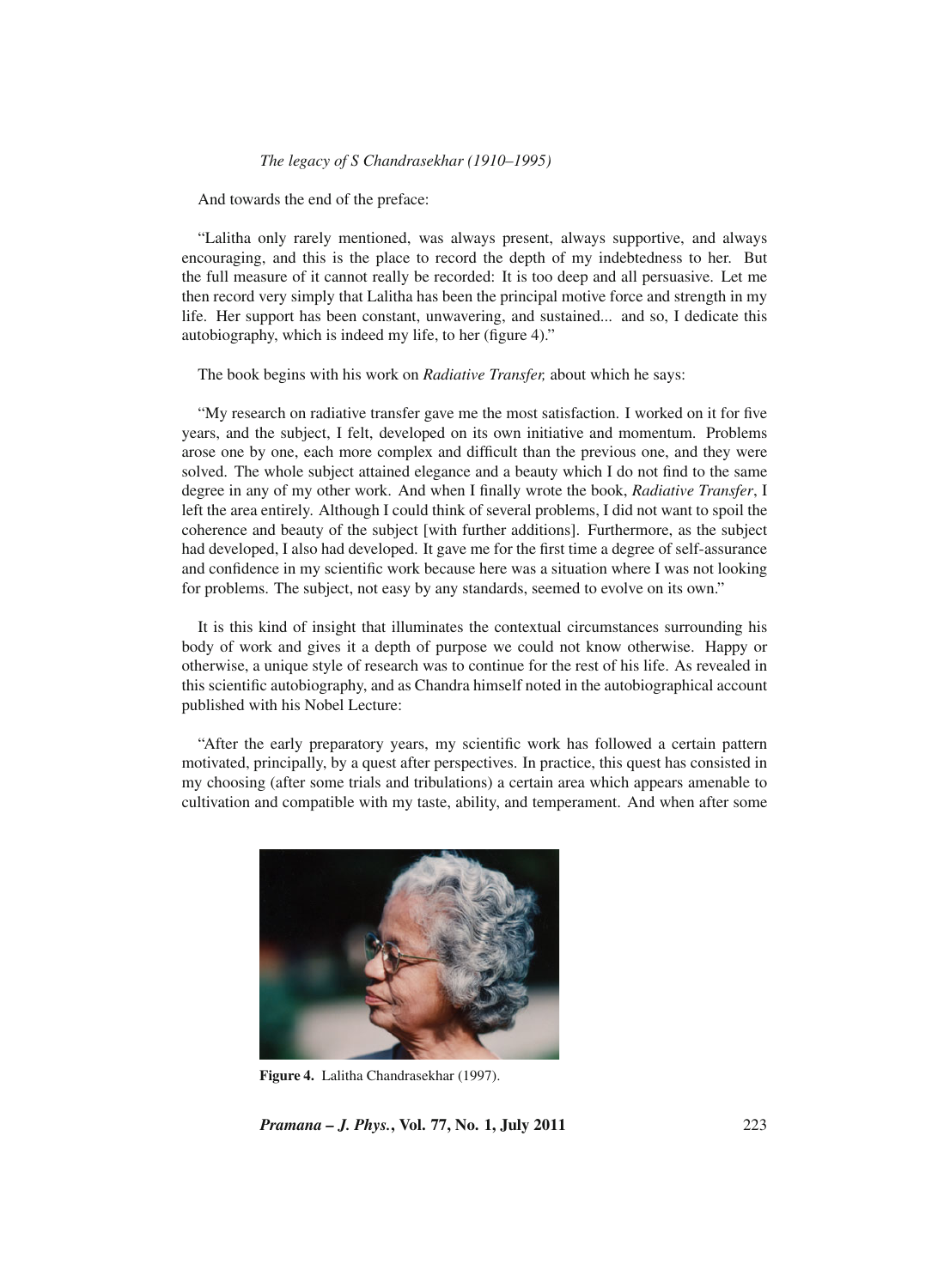years of study, I feel that I have accumulated a sufficient body of knowledge and achieved a view of my own, I have the urge to present my point of view ab initio, in a coherent account with order, form, and structure."

This autobiography is a testimony to his having carried out his quest to its perfection. The inner workings described in this document go beyond the vast landscape of physics, astrophysics and applied mathematics. Chandra's published papers and monographs evoke a feeling of respect and wonder. While to a casual student it may seem intimidating and forbidding, for the serious-minded, however, they leave an indelible impression of their endearing value in spite of the continual progress in the respective fields. They convince one of the innate values of science – the continuity, the interdependence, and the necessity of combining original research with scholarship. Likewise, this autobiographical journal reveals Chandra's human side, the man behind the legend – his intense association with his students and associates and his ability to inspire in others hard work and enthusiasm. As we read we find, with perspective gained in one area to his satisfaction, he leaves the area entirely and proceeds to another with a complete sense of detachment, ready to start fresh in a new area (figure 5). If necessary, he attends classes, take notes, and studies as if he were once again a student. Or he will teach a course, and may be give a series of lectures on the subject he wants to learn. He might, on the drop of a hat, fly to Huston, Texas or Oxford, England to have a discussion with Roger Penrose, or to Crete and Rome to work with his young collaborators, Basilis Xanthopoulos and Valeria Ferrari.

Chandra's intensity and fervor for completeness, elegance, and above everything else, gaining a personal perspective extended beyond his scientific publications to his semipopular lectures and essays. As an example of the amount of effort he would put in, I choose his famous Ryerson Lecture (1975), *Shakespeare, Newton, and Beethoven, or Pattern of Creativity*. I quote from this autobiography,



**Figure 5.** Six phases of S Chandrasekhar (courtesy of Professor T Padmanabhan).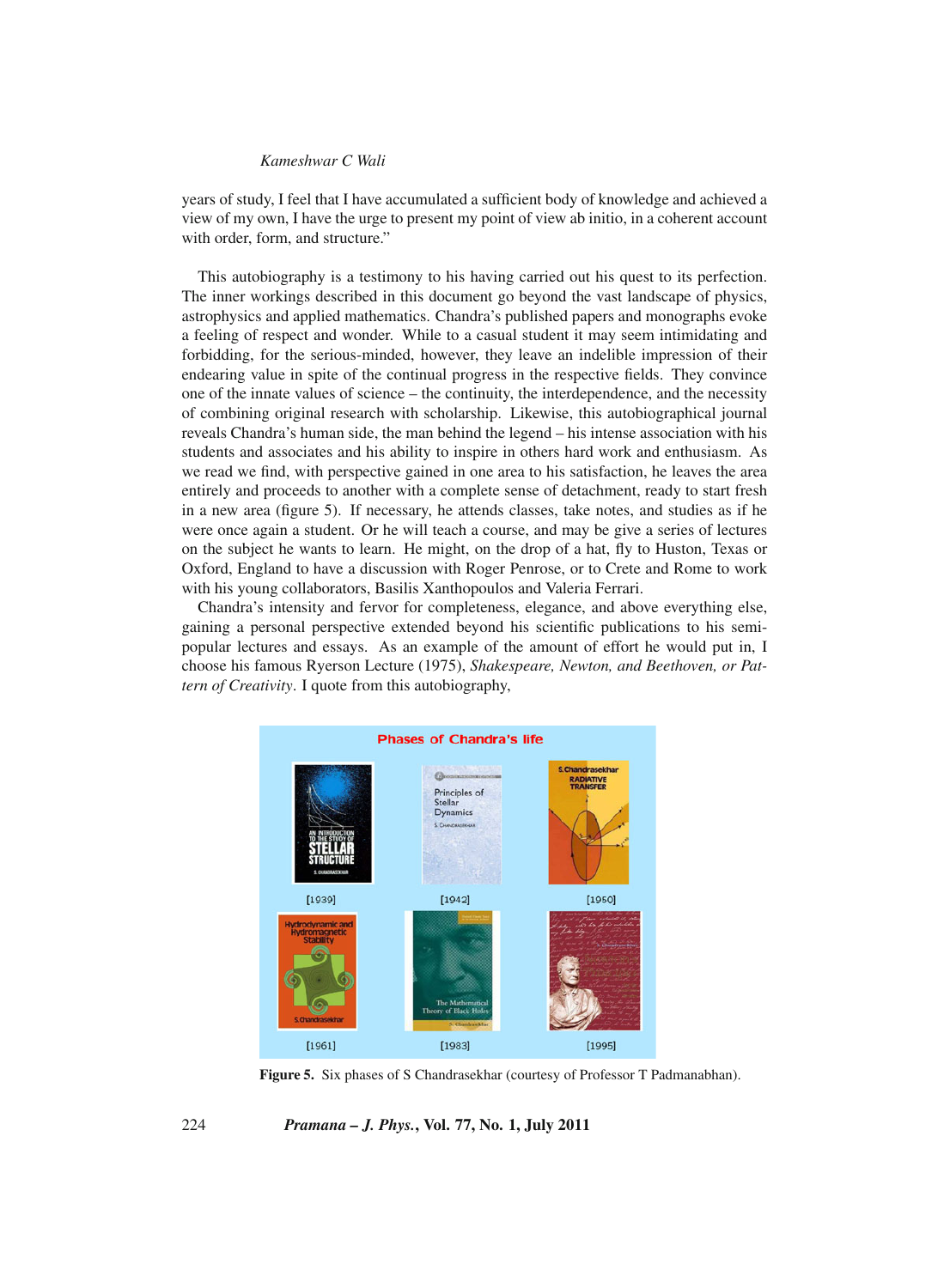"The months of January, March, and most of April were devoted entirely to preparing my Ryerson lecture, indeed, a larger part of the preceding months (including the weeks in the hospital in Sepember) were spent towards that end. The preparation consisted in reading several biographies of Shakespeare, his sonnets in Rowses Edtions very carefully, and listening with text to all the great tragedies (in their Marlowe editions); reading several biographies of Beethoven (particularly Turner's and Sullivan's); and similarly reading several biographies of Newton; besides the lives of Rutherford, Faraday, Michelson, Mosley, Maxwell, Einstein, Rayleigh, Abel; and books and essays by Hadamard, Poincare and Hardy; and the works of Keats and Shelly, and most particularly Shelly's, A Defence of Poetry and King-Hele's biography of Shelly."

In the article *The Series Paintings of Claude Monet and the Landscape of General Relativity*, Chandra speaks about the similarity of Claude Monet's motivations in paintings his 'Series Paintings' and his motivations in the series of papers on black holes, colliding waves and scattering of gravitational radiation. In Monet's painting the same scene is depicted over and over again under different natural illumination and seasonal variations. The valley, the trees and the fields, and the hay stacks are the same. However, the different paintings radiate totally different aesthetic content. Only seen as a group, a viewer can obtain a deeply convincing sense of the continuous nature of experience in contrast to the shifting nature of what one observes. In a similar fashion, the same set of static symbols, which form the landscape of general relativity, manifest in different roles in equations, unifying the description of vastly different physical phenomena, making the general relativity as sometimes described as one of the most 'Beautiful' theory.

At the end of that essay, Chandra says he does not know if there has been any scientist who could have said what Monet said on one occasion.

"I would like to paint the way a bird sings."

But we do know a scientist who spoke like a poet,

"The pursuit of science has often been compared to the scaling of mountains high and not so high. But who amongst us can hope, even in imagination, to scale the Everest and reach its summit when the sky is blue and the air is still, and in the stillness of the air survey the entire Himalayan range in the dazzling white of the snow stretching to infinity? None of us can hope for a comparable vision of Nature and the universe around us, but there is nothing mean or lowly in standing in the valley below and waiting for the sun to rise over Kanchanjunga."

# **10. In conclusion**

With such writings, often filled with parables, quotes from modern and ancient literature, Chandra bridged the gap between what C P Snow called Two Cultures – the culture of the sciences and of the humanities. While there have been many scientists whose discoveries had perhaps greater impact and whose names have become more illustrious, in my opinion, Chandra stands alone for his single-minded pursuit of his science and his devotion to the